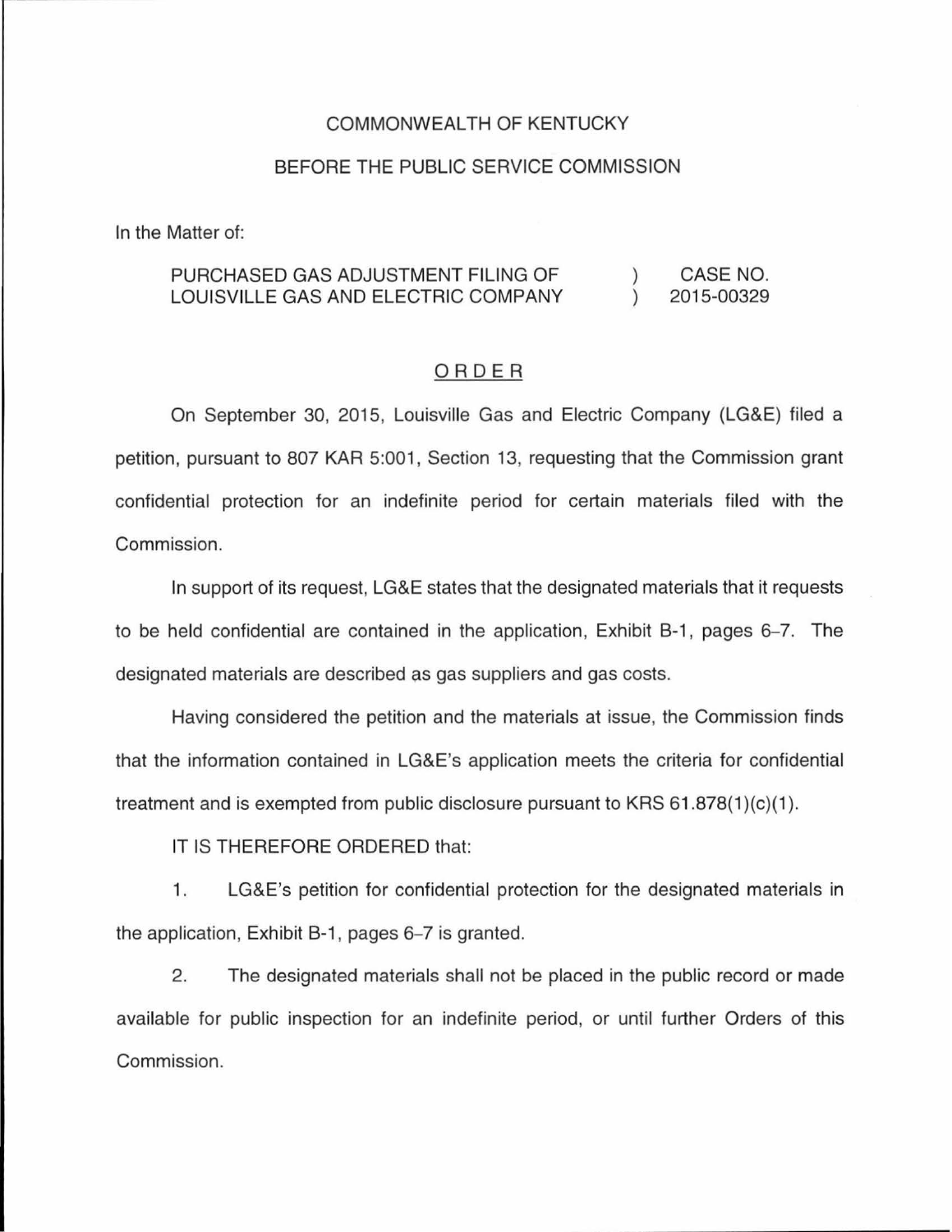3. Use of the designated materials in any Commission proceeding shall be in compliance with 807 KAR 5:001, Section 13(9).

4. LG&E shall inform the Commission if the designated materials become publicly available or no longer qualify for confidential treatment.

5. If a non-party to this proceeding requests to inspect the designated materials and the period during which the materials have been granted confidential treatment has not expired, LG&E shall have 20 days from receipt of written notice of the request to demonstrate that the materials still fall within the exclusions from disclosure requirements established in KRS 61.878. If LG&E is unable to make such demonstration, the designated materials shall be made available for inspection. Otherwise, the Commission shall deny the request for inspection.

6. The Commission shall not make the designated materials available for inspection for 20 days following an Order finding that the materials no longer qualify for confidential treatment in order to allow LG&E to seek a remedy afforded by law.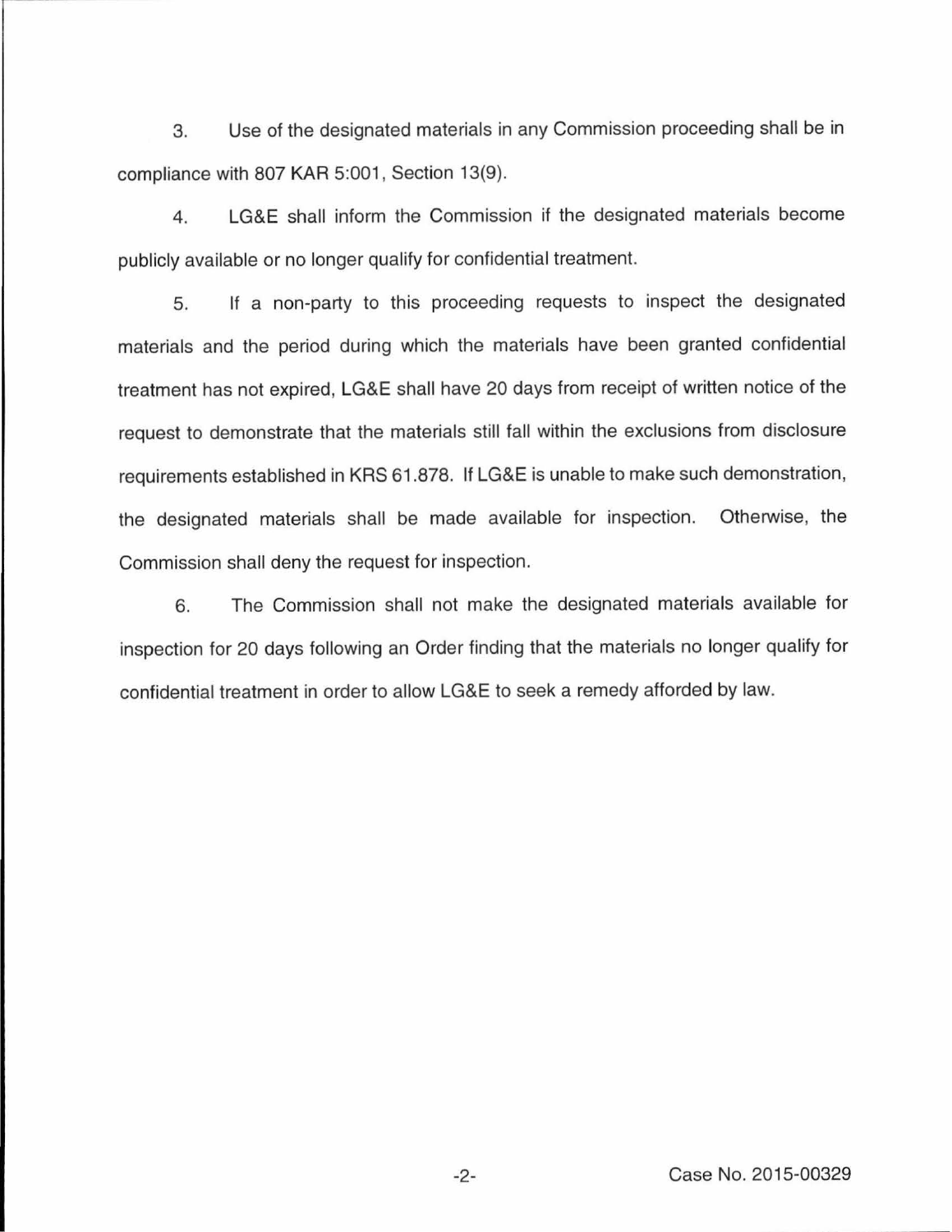By the Commission

|                                                     | <b>ENTERED</b> |  |
|-----------------------------------------------------|----------------|--|
| JAN 16 2019                                         |                |  |
| <b>KENTUCKY PUBLIC</b><br><b>SERVICE COMMISSION</b> |                |  |

 $\overline{\phantom{a}}$ 

ATTEST:

Clara R. Pinson Executive Director

Case No. 2015-00329

 $\overline{\mathcal{C}}$